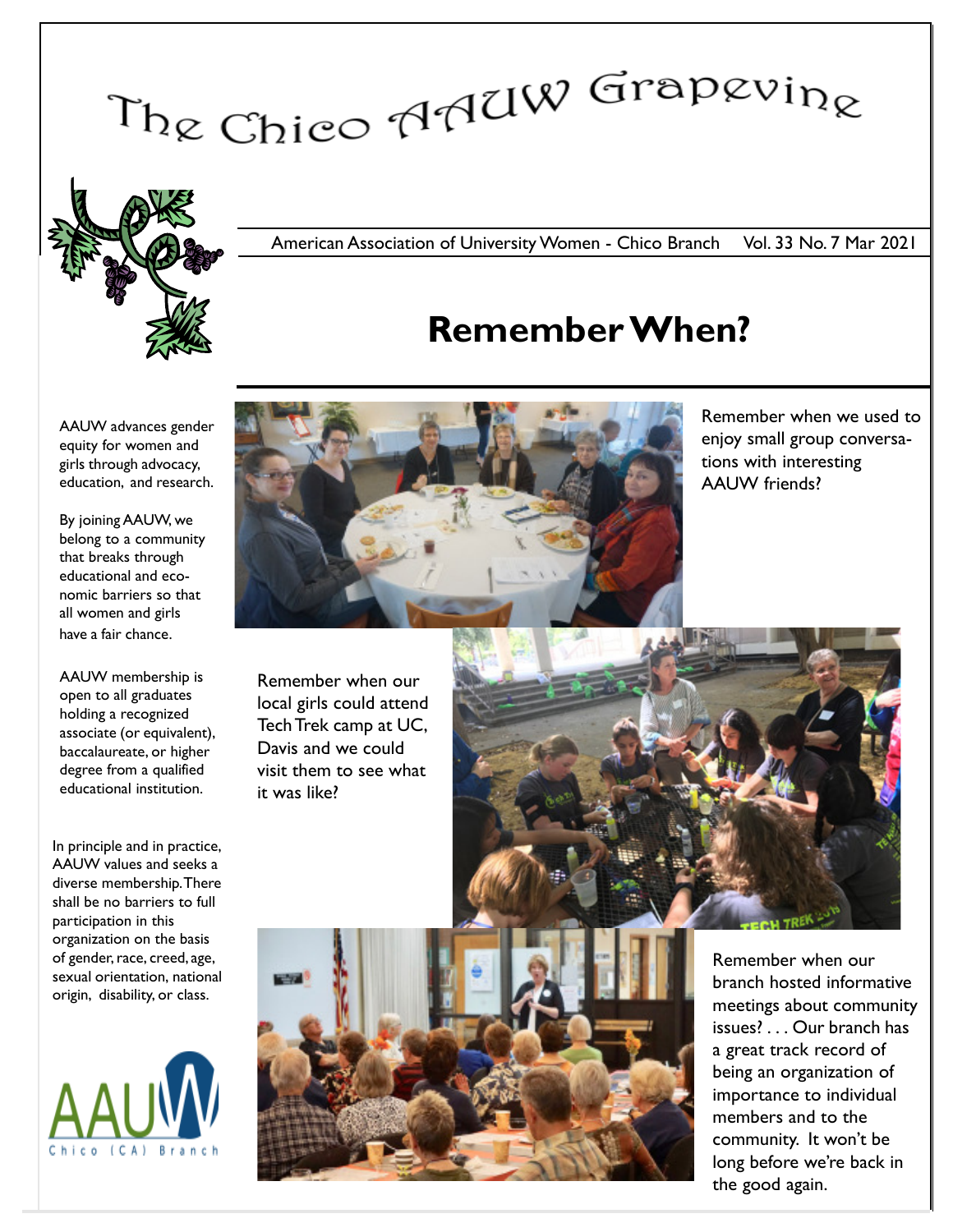## Message from the President

#### Branch Officers

President - Jan Britton Membership - Mary Huntsinger Betty Lusina Finance - Marilyn Myrick Secretary - Adele Arnold Newsletter Editor - Jana Lawton Public Policy - Carol Holzgrafe Tech Trek Coordinator - Joan Cleveland Technology - Helen Gesick Historian - Barbara Paige

It is hard to believe it is March already and all the lovely daffodils and spring flowers are blooming. From now through May, your board will be busy.

It is an exciting time as many of us are getting our COVID shots and this means that normality is a step closer. While this does not mean we can throw away our masks, but maybe we can soon have in-person meetings and even a Wine Time adventure.

To this point, I have been in touch with State President, Diane Owens, to find out when national and state entities (and our insurance) will allow us to meet in person in a safe manner. I expect to have her answer soon.This is all hopeful, positive, and something to look forward to at last.

The Board will be meeting this coming week and making decisions about the annual Strawberry Brunch, and other matters. The hike I suggested will be on hold until we see when we can meet outside. If not now, we can do this bird watching event in the fall.

Our February branch meeting with Deanna Schwab of Safe Space was well attended and resulted in positive comments. So much so, some want to form a committee focusing on homelessness. Such a group opens the possibility of working with other local organizations on this topic, such as the League of Women Voters. This committee will allow us to discuss and explore what our next steps we might be. Let me know if. you would like to participate.

At the same time, Kathy Sweet has started a discussion group on increasing diversity in our branch. If you are interested, she will be happy if you call her at 530-893-1812 for more information.

Kathi Harper, who spoke to the Interbranch Council in February about AAUW's Public Policy Committee for California, has organized a Lobby Day for March 24. Initially, this year's volunteers will be in a training class on March 22. Then on the  $24<sup>th</sup>$ , the volunteers with be divided into groups and given two or more bills on which to advocate that the AAUW supports. Then each group will meet with some of our 120 state legislators to explain why this bill is important for people in California. If you are interested, you may want to consider joining Lobby Day for 2021 as it is an informative and enjoyable annual event. Next month we will have a report about the event.

As you can see, this month will be busy. Let us know what you are doing in this time of COVID and tell us any ideas you think we should explore or programs you want us to consider. Feel free to write me at BrittonADV@comcast.net

You will be getting an email notice about when our general meeting in March will be. I am waiting to hear from someone we invited to make a presentation this month.

Keep in touch with us and stay well.

Jan Britton Chico AAUW President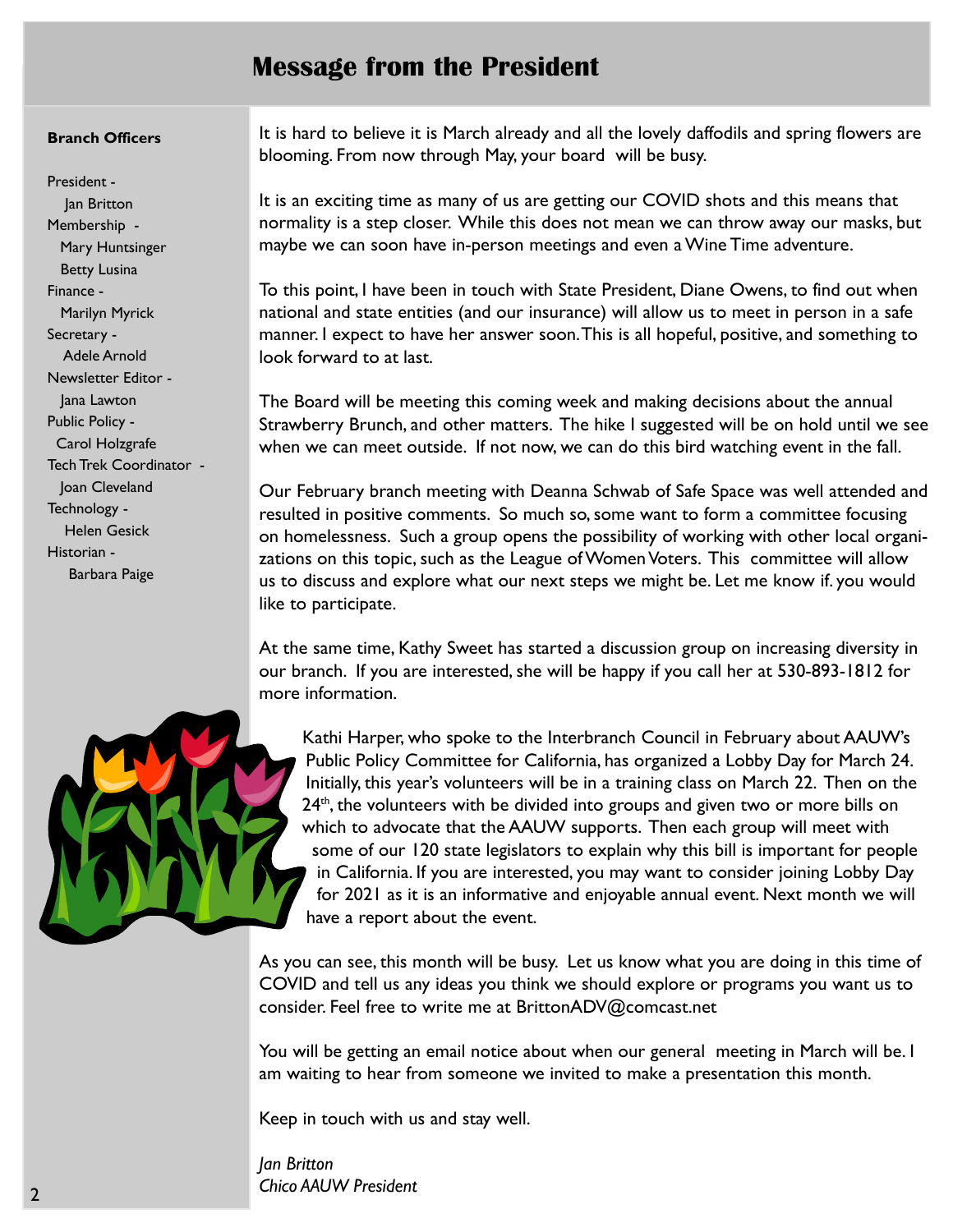## Branch News and Notes

|  | <b>Branch Board</b><br><b>Members</b>                                                                                                                                                                                                                                                                                                                               | The membership committee is seeking people to help with the tasks of orienting and<br>welcoming new members and completing the appropriate paperwork for new members<br>to the branch.                                                                                                                                                                                                                                                                                                                                                                                                       |
|--|---------------------------------------------------------------------------------------------------------------------------------------------------------------------------------------------------------------------------------------------------------------------------------------------------------------------------------------------------------------------|----------------------------------------------------------------------------------------------------------------------------------------------------------------------------------------------------------------------------------------------------------------------------------------------------------------------------------------------------------------------------------------------------------------------------------------------------------------------------------------------------------------------------------------------------------------------------------------------|
|  | <b>Needed</b><br>for 2021-22                                                                                                                                                                                                                                                                                                                                        | We also need a person who could help coordinate our monthly branch meetings by<br>helping to identify speakers and working on the logistics of the meetings.                                                                                                                                                                                                                                                                                                                                                                                                                                 |
|  |                                                                                                                                                                                                                                                                                                                                                                     | We all know people in Chico AAUW who have the skills (basic computer skills are<br>necessary) and can type. If you think they may consider joining our team as secretary,<br>please send their names to Jan Britton so she can invite them. Here is a quick overview<br>of the job from Adele Arnold, our current secretary.                                                                                                                                                                                                                                                                 |
|  |                                                                                                                                                                                                                                                                                                                                                                     | During my tenure I've taken minutes at board meetings & on rare occasions at commit-<br>tee meetings (maybe 4-5 times only). Time to organize and type minutes takes me 1-1.5<br>hrs. (I'm a slow typist). I send the minutes to all meeting participants in an e-mail &<br>print a copy & place in a binder I started when I accepted the position. This year I<br>helped Jan send thank you notes to members who participated in our Christmas gift<br>purchases for Catalyst. Board meetings about every 2-3 months however, since the<br>pandemic, they've been monthly.<br>Adele Arnold |
|  | <b>League of Women Voters</b><br>hosts discussion on the<br>role of journalism<br>in democracy<br>The CHICO GRAPE-<br>VINE is published by the<br>Chico Branch of AAUW.<br>Items for inclusion can<br>be mailed to Jana<br>Lawton, newsletter<br>editor,<br><b>1112 Bidwell Avenue,</b><br>Chico, CA 95926<br>or e-mailed to<br>jdlawton72@gmail.com<br>(preferred) | The League of Women Voters of Butte County will host a discussion on Zoom on the<br>role of journalism in preserving democracy. Check their website for details.<br>https://my.lwv.org/california/butte-county/event/role-journalism-preserving-democracy                                                                                                                                                                                                                                                                                                                                    |
|  |                                                                                                                                                                                                                                                                                                                                                                     | Confirmed Panelists are Mike Wolcott, Editor, Chico Enterprise Record and Oroville<br>Mercury Register; Jennifer Brundidge, Associate Professor, Communications Depart-<br>ment, CSU, Chico; and Forrest Hartman, Owner, Hartman Media and Instructor, Jour-<br>nalism and Public Relations Department, CSU, Chico                                                                                                                                                                                                                                                                           |
|  |                                                                                                                                                                                                                                                                                                                                                                     | Join an educational panel discussion where a League moderator will pose questions to<br>the panelists, and members of the public will also be able to submit questions during<br>the program. Questions will include the role the media in preserving democracy, the<br>unique challenges imposed by social media on journalists and news organizations, the<br>evolving perception of the news media, and the importance of supporting and maintain-<br>ing local news organizations.                                                                                                       |
|  |                                                                                                                                                                                                                                                                                                                                                                     | Board to Board March 2021 Message<br>Should AAUW change its membership requirements? To learn more, we invite<br>you all to join a webinar at 7 p.m. on Tuesday, March 16 where you will hear from a<br>panel of distinguished guests. Register at aauw-ca.org. Questions can be asked too.                                                                                                                                                                                                                                                                                                  |
|  |                                                                                                                                                                                                                                                                                                                                                                     | 5 Star Program - There are four months left to earn your stars. You can do it! Get positive<br>feedback for your hard work. Ask us if you need help: branch@aauw-ca.org or<br>AskUsFirst@aauw-ca.org. And for other questions your branch may have about AAUW, send                                                                                                                                                                                                                                                                                                                          |
|  |                                                                                                                                                                                                                                                                                                                                                                     | them our way at either of the above addresses.                                                                                                                                                                                                                                                                                                                                                                                                                                                                                                                                               |

Branch Assistance Directors Carol Holzgrafe and Crystal Stebbins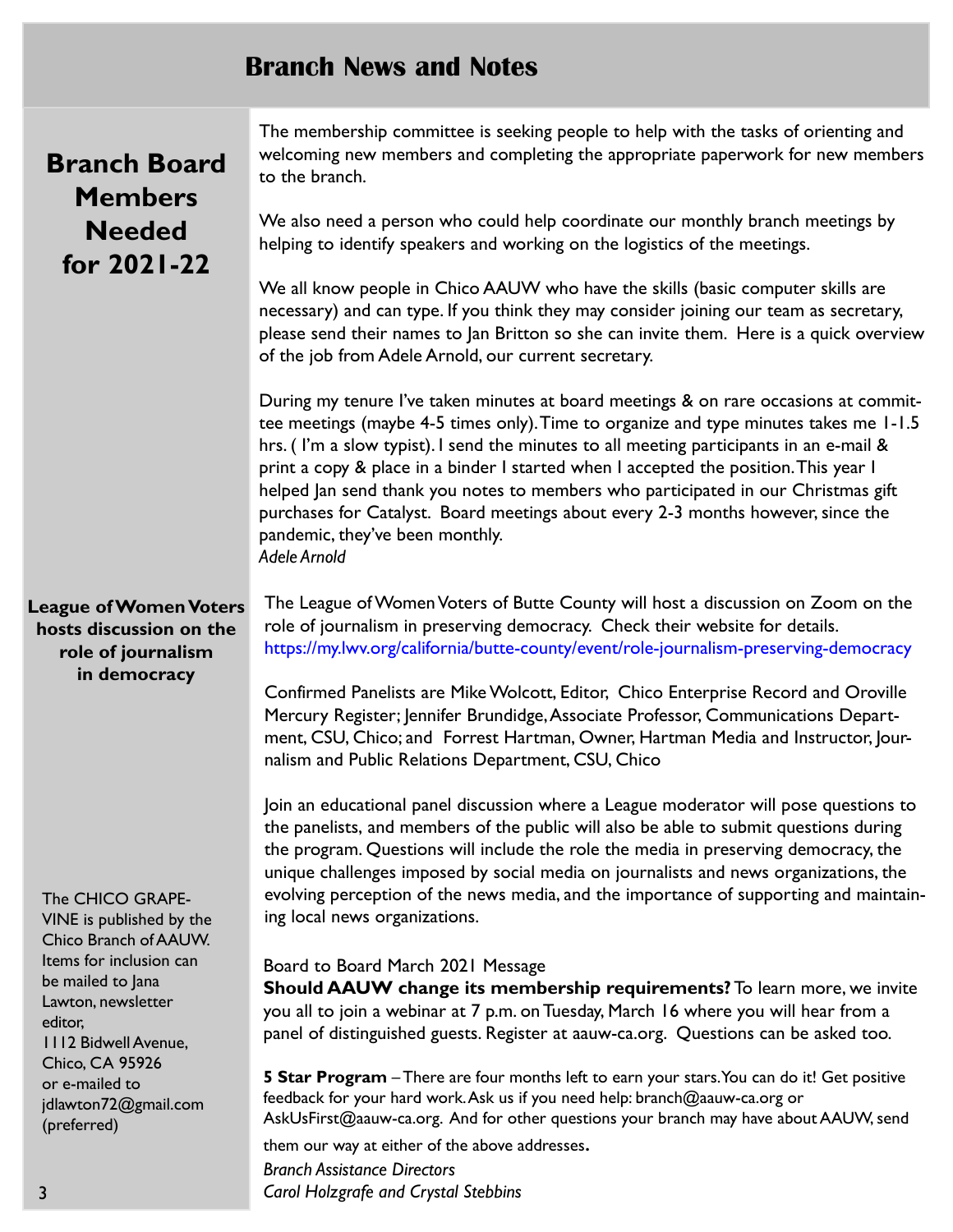## Membership News - Special Edition

Chico AAUW has a new Golden Girl!

## Jeannemarie Bordoli

### DIRECTORY UPDATE ADD MEMBER

DORI MOURA 124 W 22nd St Chico, CA 95928 (530) 392-7121 dorimoura@yahoo.com A little over fifty years ago, a young mother new to Chico was hoping to meet people and find interesting activities. Someone suggested AAUW . . .

Jeannemarie Bordoli commenced her Golden Anniversary year with AAUW Chico Branch on July 1, 2020. Jeannemarie has been a proud member of our branch for over 50 years! She still remembers her first years in Chico and how AAUW helped a young mother new to town to find community and fellowship.



Jeannemarie attended

Notre Dame Prep School, an all-girls Catholic school in Baltimore. From there she matriculated to Notre Dame College of Baltimore where she prepared for a career in social work. During her undergrad years, Jeannemarie was a member of the Junior Ladies of Charity. This organization connected with the Maryland Gold Star Moms support program.The Gold Star Moms frequently sponsored a bus to carry young women students to the nearby Perry Point VA Hospital to socialize with the veterans suffering from "shell shock" or, as we know it today, PTSD. The Perry Point VA hospital was a neuropsychiatric facility, and Jeannemarie remembers that her social work studies came into good use while talking and dancing with the young veterans.

After college she worked at the Baltimore Welfare Department in the Psychiatric Ward at John's Hopkins University. Jeannemarie then attended graduate school at the University of Maryland on a full scholarship working for a Masters in Social Work. She especially remembers one classmate in her Masters program, Barbara Mikulski, who served in both the US House Representatives and the Senate for the state of Maryland. Ms. Mikulski is the longest serving woman in the history of the Senate.

As part of her master thesis work, Jeannemarie found herself back at Perry Point VA Hospital working as a counselor. She worked with people who had suffered extreme mental trauma and those stories have lived deep within her heart all these years. In the middle of grad school, Jeannemarie took a little breather and went out to California at the urging of her supervisor at Perry Point who felt that Jeannemarie needed a little emotional sabbatical from all the stress of working in this field and from the strain of dealing with her ill mother. Her supervisor insisted she go for a bit and "put some color in your cheeks!" So Jeannemarie took off for California!

In Los Angeles, she worked at Catholic Charities, and that summer she met a handsome young man, James Anthony Bordoli, who took a shine to Jeannemarie, deciding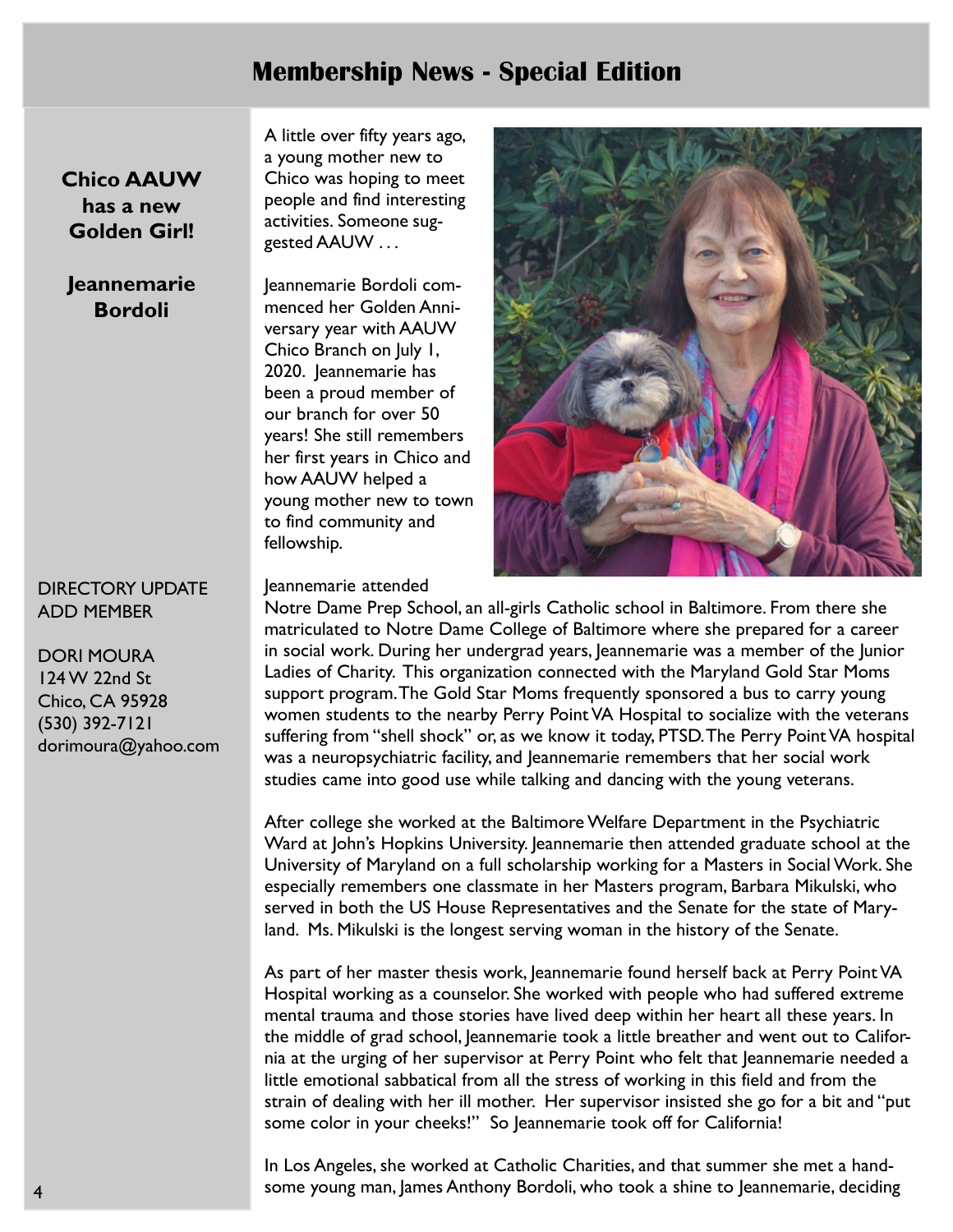## Membership News - continued

there and then he wanted to marry her. When she went back home, he kept writing her and asking. Finally in the summer of 1967 they wed at Saint Anthony of Padua Church in Baltimore, the same church she attended as a child and young woman. They honeymooned in Las Vegas and settled in Inglewood where she worked as a social worker in adoptions for the Inglewood Division of Social Services .

All that changed when James was offered a job teaching at the newly formed Butte College, and that is how she came to Chico in 1968 with her first child just two weeks old. Jeannemarie worked for a time as a social worker for the State of California, but when baby number two came on the scene she wanted to spend more time with her children. So she made the decision to stay at home with her young son Guy and her new baby daughter Eve Marie. Now grown up, Guy teaches at Butte College, as did his father, and Eva Marie is a speech therapist and mother of Stella, Jeannemarie's beloved granddaughter.

She was lonely in those early years as a young mother new to Chico. She met Betz Ostrander, whose husband also taught at Butte College, and Betz suggested she look into AAUW so she could meet and enjoy the company of interesting women who were active in women's causes. So in July of 1970 she joined our Branch and made wonderful friends like Pat Feldhaus, Joanna Wolff and Cookie Rush. Jeannemarie fondly remembers travelling to Hawaii with several of the members. Sadie Urbanowicz and her husband put together this Hawaii adventure and Jeannemarie remembers riding around seeing the sights in Jana Lawton's parents' car and what a lovely time they all had. Other special treats were the Ashland trips organized by Pat Feldhaus to see the plays and the beautiful Oregon scenery. These were a delight! The Tech Trek Program is near and dear to her heart, and over the years Jeannemarie has greatly enjoyed meeting with the women in Roxanne Ferry's foreign policy study group. It is the stimulating conversation and the pleasure of working together that Jeannemarie cherished most with her newfound friends.

Jeannemarie lost her husband of almost 52 years in 2019. She still is as active as she is able but feels challenged by the world of technology (by which we are meeting during the pandemic) and can't participate as much as she would like. She is looking forward to the time when we can be physically together in camaraderie and companionship again. She faithfully reads her Grapevine and that is her connection to old friends and new in our Branch.

Jeannemarie says she is proud of her 50 years with AAUW and doesn't know where all the time has gone! "I have belonged to AAUW all these years because I value women's education. "I was taught by Franciscan nuns and they instilled in us that we were here to be of service to our fellow man. I remember as a girl at school making little trinkets to sell so that inner city kids could go to camp. I never got to go to camp myself, but I was always glad to be part of that kind of service. I am glad for having had the opportunity to serve through AAUW and meet such lovely women with whom to share conversation and activities."

We are hoping that very soon we can properly honor Jeannemarie with all of our members gathered together. It's a testament to AAUW that women like Jeannemarie have found our organization worthy of such long and devoted membership. As an organization, we are proud to have the loyalty, the friendship and the service of women like Jeannemarie Bordoli. Happy Anniversary!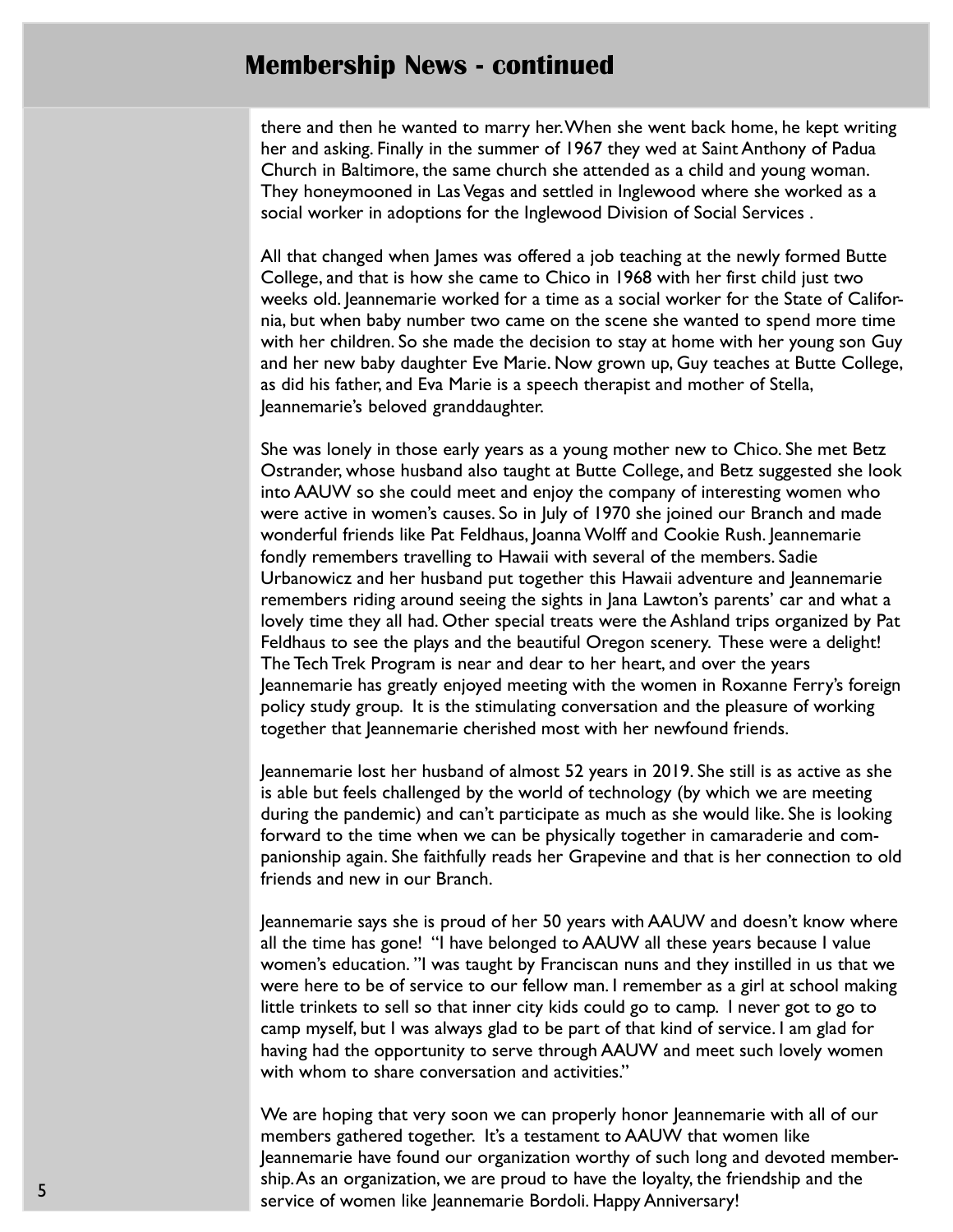## Membership News - continued



Our condolences to Eleanor Calvert and her family. Eleanor's husband, Carl, died in late February.

FROM YOUR CALIFORNIA STATE AAUW BOARD: Living our Mission of Equity for All The Time is - Now?

Is this the time, now, after 140 years, to invite everyone with similar goals to join AAUW? The AAUW California board of directors thinks it is and would like you to know why.

We do understand why some members might be reluctant to embrace this idea: it has long been a badge of accomplishment for women to earn a college degree, and we all enjoy socializing with others who enjoy the same things. But shared values do not come with a college degree.

We also work hard for the AAUW mission of equity, education, health issues, and more. But, so do others, many without a college degree. Are we missing out on their energy, ideas, and help? To help you decide how to vote, review the aauw.org home page and compare what you see there with the idea of a restricted membership.

#### Here is some history that may surprise you:

Until the late 1940s only women with four-year degrees from a small list of accredited, elite universities were allowed to join AAUW. No state colleges; no religious schools. According to Sharon Schuster, past AAUW National and California president, "Some would like to forget that we used to vote on prospective members — with all of the implications of what that meant." The Second World War years – as World War I did with votes for women – broadened the vision In the United States and for AAUW too. The original rule was relaxed to invite all women with four-year degrees from accredited schools to join; applicants also had to present their degree certificate.

Next to go was accreditation and showing your actual degree. More recently we invited people with 3-year nursing degrees, 2-year degrees, and those who are actively in college. Of course, in the mid 1980s men, too, were welcomed – and that turned out quite well.

So, by 2021, most of the membership requirements are in the distant past and only one remains: that of the two-year degree. Before we get to the benefits of an expanded membership base, you should know that quite a few foundations refuse to grant funds to organizations that DISCRIMINATE. Yes, that is how they view our requirement.And this reduced funding pool restricts our work.

The younger generations view our restriction as, well, quaint, and not in a good way. Other organizations with open membership work for similar goals – so they join them instead.The same can be said for potential members of more diverse backgrounds. We have the same vision for the future of all women and all girls; we should work together and we can do that more effectively if we welcome everyone.

## Is it time to change AAUW membership requirements?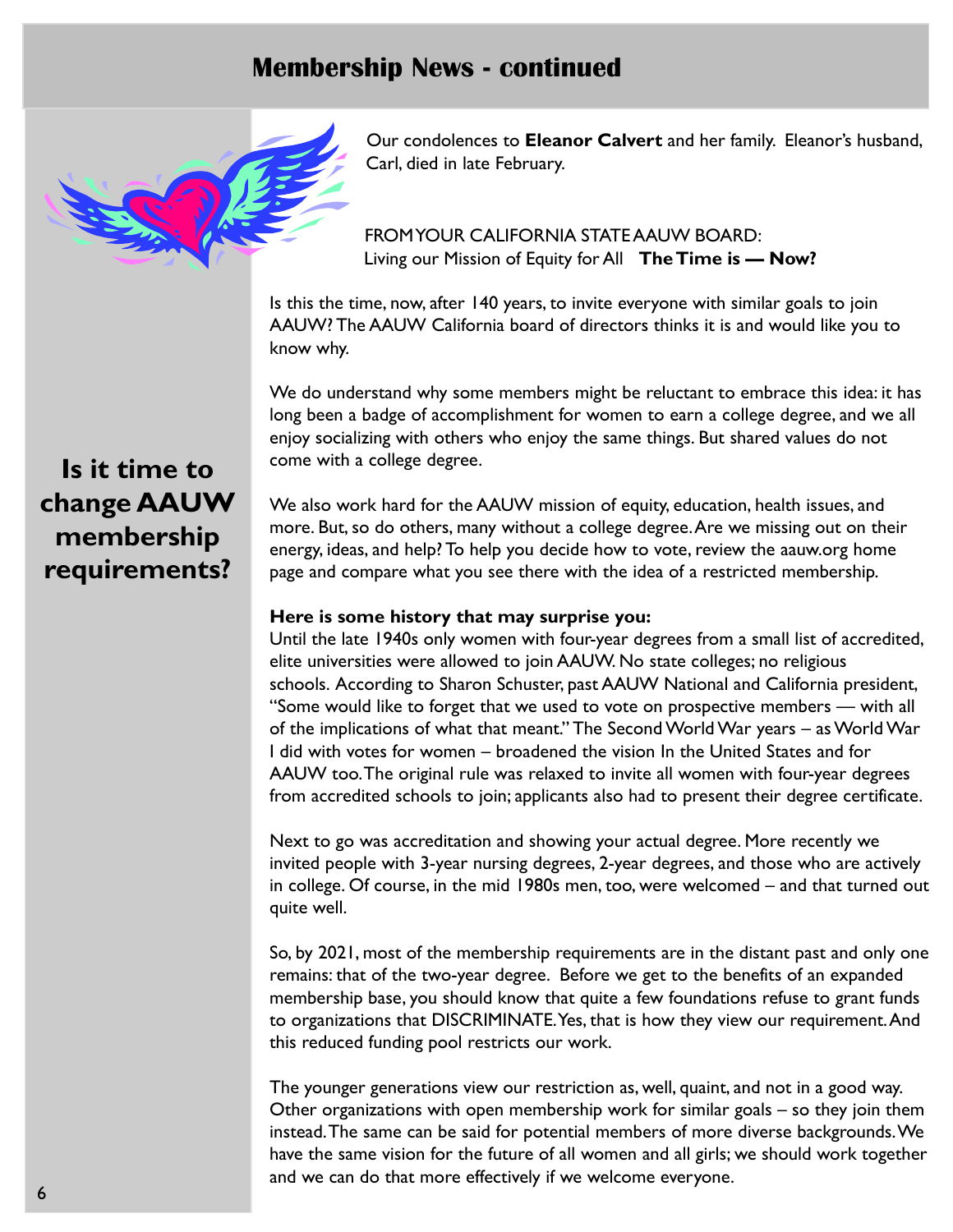## Member News and Notes - continued

So, how would AAUW change if everyone could join? Remember when you had a friend who wanted to join AAUW, play bridge, join book clubs, and help with fund-raising? But she couldn't because she was one year short of a degree? Now she could.

Remember those enthusiastic Tech Trek moms who wanted to join our branch to help more girls attend our splendid STEM camps? But couldn't because – no degree. They can't even work at camp in most positions because they aren't members. Now they could.

Remember how hard it sometimes is to find new people to join the board, help with fund-raising events, plan programs? Now they will.

This would be AAUW's future face: more people of all colors and backgrounds, more hands working on our mission. More members to join book and discussion groups, more to play bridge and – more to join our board and help with our projects.

And, how would it NOT affect AAUW or your branch?

- It will not affect the uniqueness of AAUW. Its uniqueness is its breadth of programming, research, policy, advocacy, fellowships and grants, and grassroots membership.
- It will not change our branch's involvement in local scholarships or interest groups.

It will not change the mission of the branch. Mission is not determined by a degree, but in belief in and dedication to equality for women.

Sharon Schuster also said,"AAUW has survived because of our ability to change and because our membership requirements have changed over the years." So, when April 7 arrives, do remember what has been presented here and cast your vote in the AAUW National election for a positive future for an AAUW that welcomes everyone, one whose membership aligns with its mission and values.As much as we value the way we have been, we can also value the way we will be. It's time we walked the talk.

Carol Holzgrafe Director, AAUW California Branch Assistance and Membership

## Tech Trek 2021 Update

I'm happy to announce that six girls nominated for 2020 Tech Trek will be attending AAUW California's 2021 Virtual Tech Trek Camp! Of our seven 2020 Tech Trekkers, three have accepted the invitation. In addition, three girls who were named as 2020 Alternates will also participate.

The caring teachers and counselors who nominated last year's candidates were pleased to hear of our plan for this year, and assure us they will be ready to nominate girls for next year. I thanked them, on behalf of our branch, for their dedication to the education of our children during these trying times.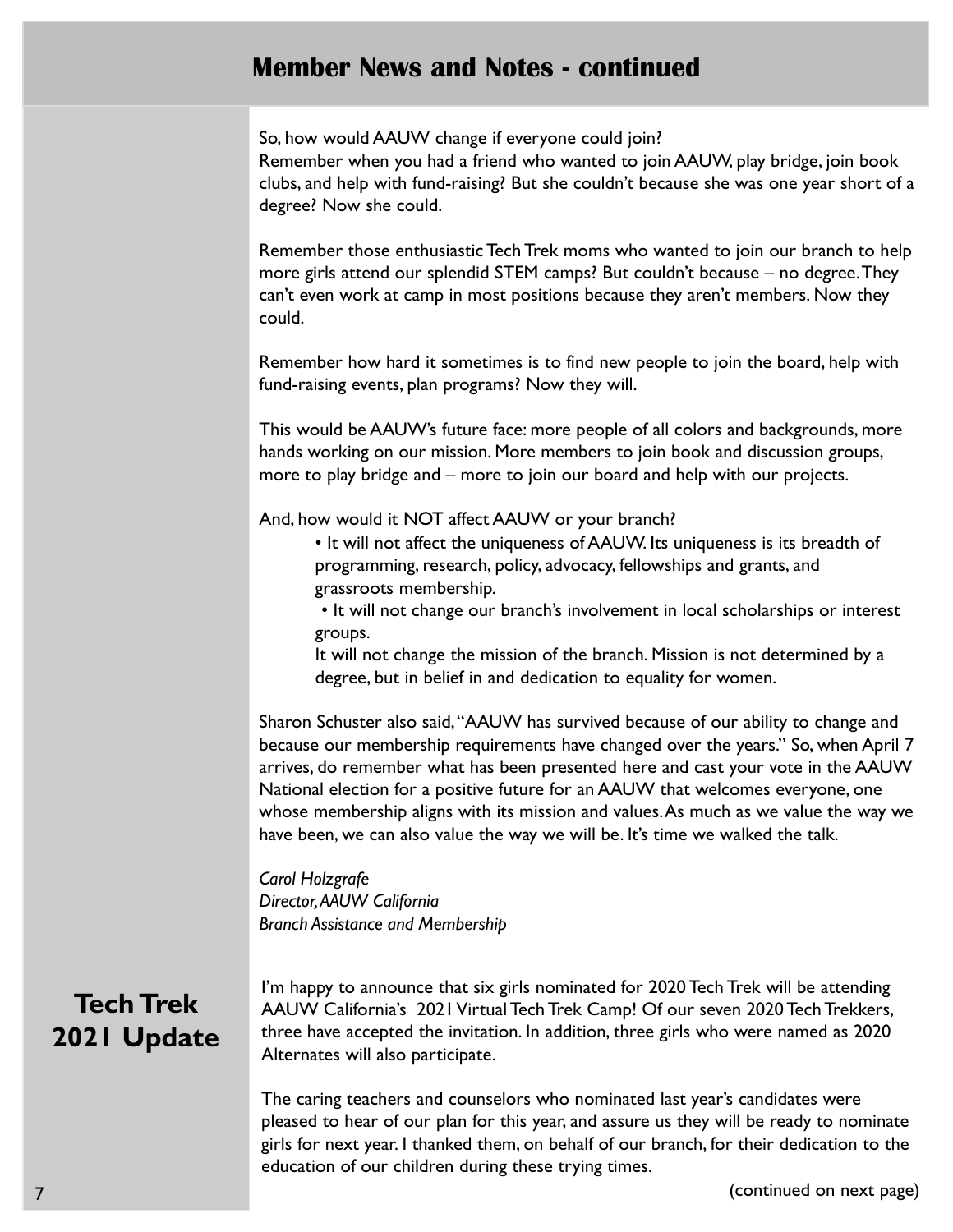## Branch News and Notes - continued

In the interest of equity, AAUW will assure that each camper can fully participate in the Virtual Camp by providing any necessary resources for reliable computer connectivity. With a look to the future, registration for our STEM Camp programs has moved entirely online, providing an efficient, paperless process.

While we look forward to again offering the traditional Tech Trek on-campus experience, we can be proud of this new approach to providing exposure to STEM.

Joan Cleveland, Tech Trek Branch Coordinator





Newsletter Editor, Jana Lawton, has been diligently working in her basement going through her mounds of stuff during the pandemic. She came across this treasured photo taken of her AAUW foreign policy study group in 2003. The group is still meeting today with some new members added over the years. Learning about what goes on in the world and having a good discussion keeps us all coming back. Pictured from left to right are Roxanne Ferry, Elsie Cloud (past president, deceased), Jo Ann Palmer, Adaline Christopherson (deceased, hosted our group and participated into her late 90s,lived to age 104), Jana Lawton, Jeannemarie Bordoli, Ruth Smith (past president, deceased), and Wendy Woods

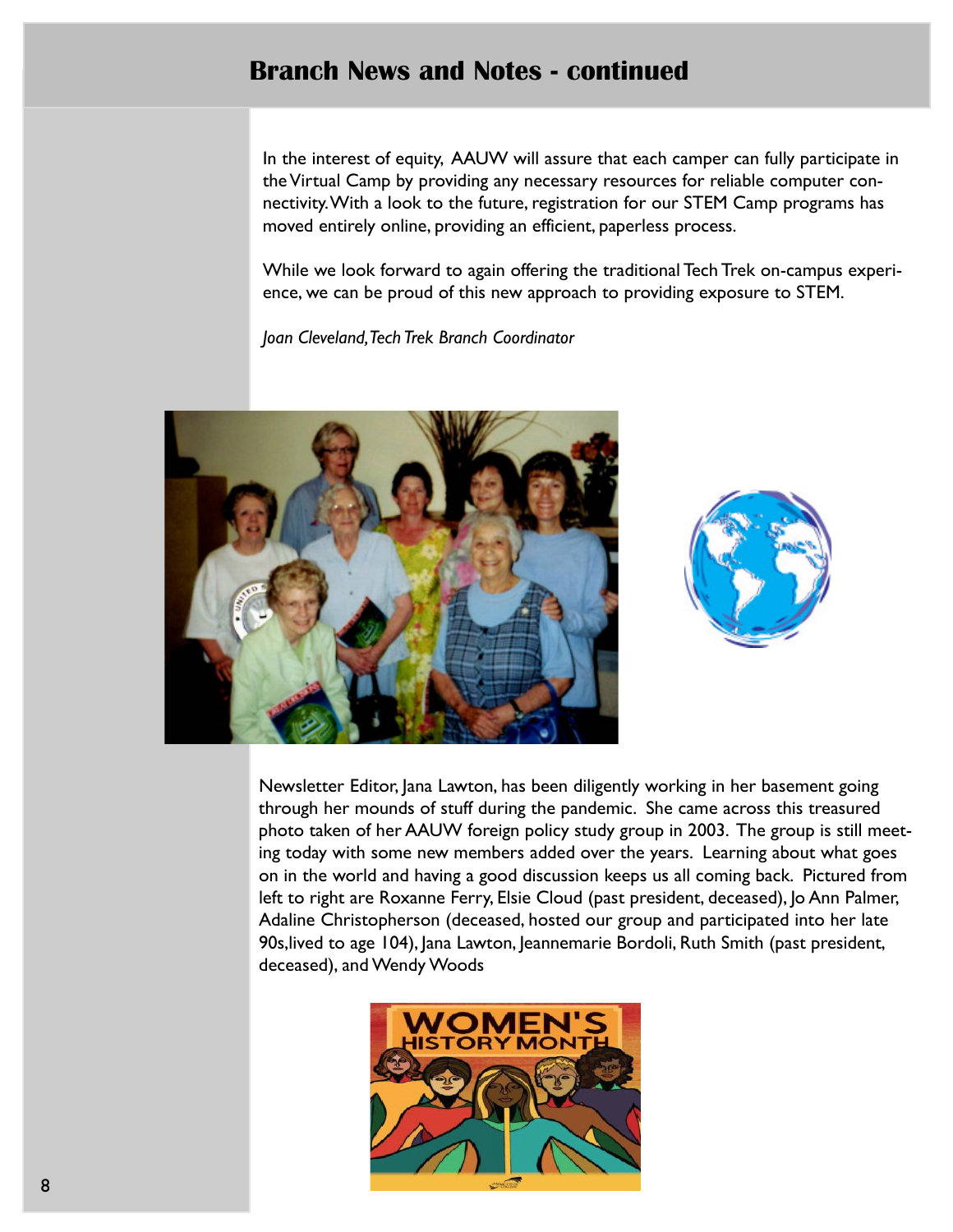## Interest Sections

#### New to AAUW?

Call a group leader for more information about a section you might find of interest. A few have reached capacity but most would welcome new members.

Photos below from a recent walk in Durham. Mary Huntsinger (and dog Maisie) Satsie Veith, and Carol Holzgrafe plus cows."The ladies" gave Maisie The Look so she behaved herself around them. Les Flaneurs walks most Tuesday, Thursday, and Saturday mornings 9:30 in winter, 8:30 in summer. Our trail leads us through interesting Chico neighborhoods, lower and middle Bidwell Park (from 5 Mile), and to other nearby towns. Contact Satsie Veith (530) 570-3550 if you want to join us.



Les Flaneurs



#### Foreign Policy Discussion Group

.

Roxanne Ferry - 891-1722 All welcome. Group meets 4th Monday at 1 p.m. during pandemic Mar 22 - The World Health Organization's response to COVID-19 - discussion led by Jana and hosted outdoors at 12555 Meridian Road (894-1843)



#### Evening Book Discussion Group

Sue Blizman (530) 891-3489 Group meets at 7:00 p.m. on 2nd Tuesday Mar 9 - Ines of my Soul by Isabel Allende Jan Britton- (530) 520-2102 for Zoom info

#### Ethnic Writers Book Discussion Group

Severance Dolan 433-0258 All welcome! Group meets at 1:00 p.m. on 4th Wednesday Mar 24 - Black Boy:A Record of Childhood and Youth by Richad Wright Call Denise for Zoom info (530)343-5711

#### Non-fiction Book Discussion Group

Group meets on 2nd Friday at 10 a.m. Contact Susan Critchfield for Zoom info at (530) 519-3460

#### Mystery Book Discussion Group

Denise Worth 343-5711 Group meets at 3 p.m. on 3rd Wednesday All welcome. Mar 17 - Dead Beat by Val McDermid. Contact Denise for Zoom info

#### Computer and iPad Group

Helen Gesick (530) 570-5185 Meets 4th Thursday at 2:00. Call Helen for Zoom information